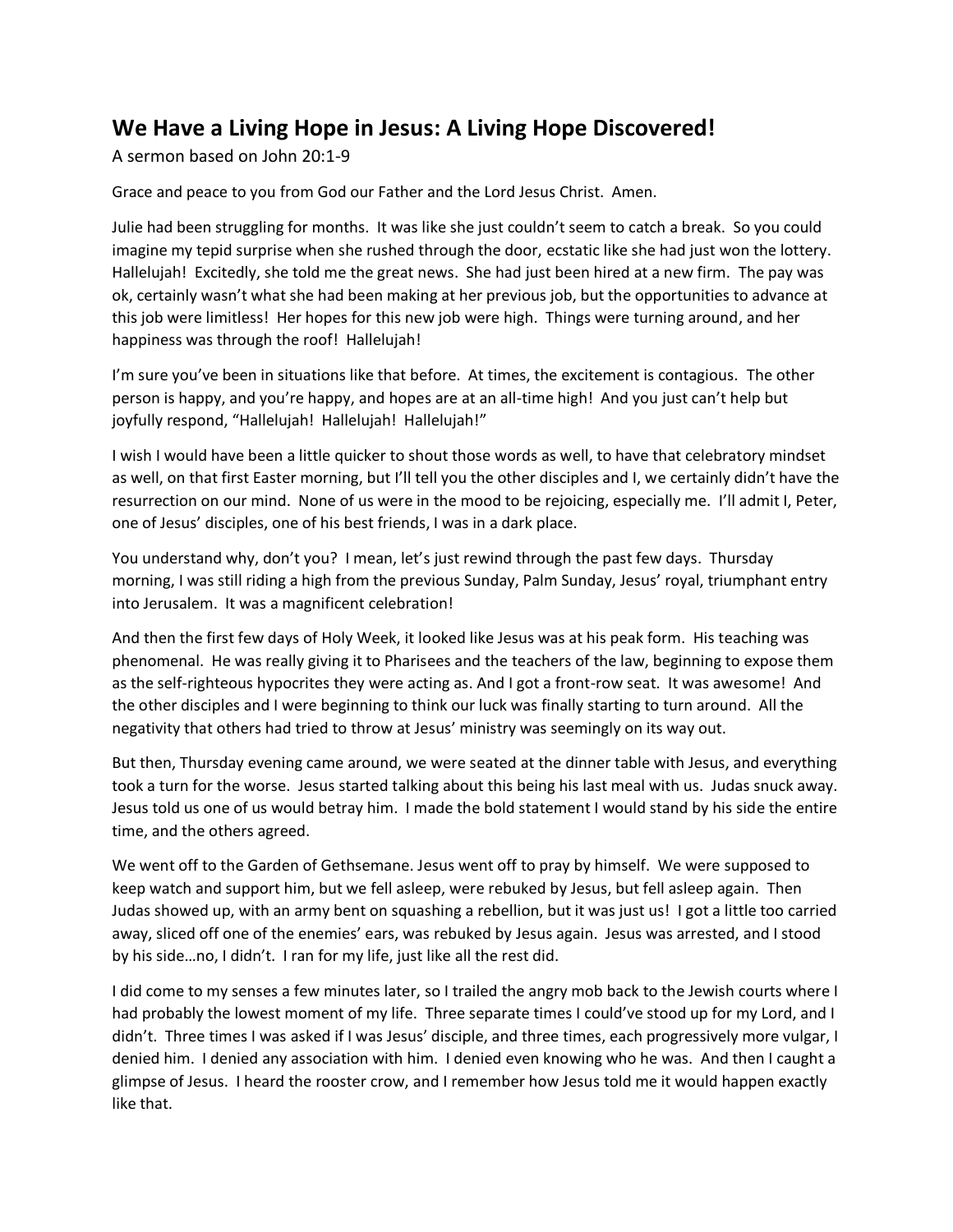And I remember just going outside and completely breaking down. I lost it. I went into a funk. I was so ashamed of my arrogance, my cowardice, my failing to stand up for Jesus when he needed me, when it mattered the most.

And things just spiraled downward from there. I had heard the rumors of Jesus' "trials" before the Jewish religious leaders and, early Friday morning, before Pilate. I had heard the shouts of the crowds as Jesus, this "criminal" was led through the streets, condemned to the worst death imaginable, crucifixion. And I had heard from John, who saw it, Jesus hanging on the cross, he told me how agonizing it was to watch our friend draw his final breaths. And I didn't even care enough to go and say goodbye.

You know, things like that happen, and you always start second-guessing yourself. If only I had done this differently or that differently, things would be different. Like, if only I had stuck by Jesus, maybe he would still be here today.

But that's where the other disciples and I were in the early hours of that first Easter morning…playing through the events of the past few days in our minds, each of us running through the whole gambit of emotions: mourning, despair, anger, frustration, depression. Throw in the fear and anxiety we were struggling with because we knew it would only be a matter of time before the Jewish religious leaders would be coming after us.

You want to talk about a living hope? Sure, it would have been great, awesome, amazing if Jesus walked through that door as if nothing had even happened, but we weren't waiting with bated breath. I think it's safe to say there really wasn't any hope in that locked room. Would you have expected there to be any? Looking back on that situation, there really should have been. We should have remembered what Jesus had said, multiple times, about having to go to Jerusalem to suffer and die, but how that wouldn't be the end. We should have.

But we were only looking at the physical and thinking in the present moment, and Jesus wasn't there. He was in the grave, dead. So a living hope? Among the dead? We weren't going to find it there.

What was there? Hopelessness.

Have you ever been in those types of situations before, hopeless situations? The doctors said he was having trouble breathing on his own, it didn't look like he was going make it through the night…pretty hopeless. They were months behind on their mortgage, and the bank gave them 30 days to make their payments current, but she was just laid off and his work won't let him get overtime…pretty hopeless. They had a massive blow-up with each other, they haven't spoken in weeks, and with each passing day they're digging their heels deeper in, and it's beginning to look like this relationship is lost…pretty hopeless.

So maybe you can begin to understand how I felt. But it wasn't just that. This wasn't just an earthly matter. It was one with eternal implications. I had believed Jesus was God. We all thought he was the promised Messiah, our Savior from sin. But that Sunday morning, that hope had all but vanished, and we were beginning to realize the truth in the apostle Paul's words, "If Christ has not been raised, your faith is futile; you are still in your sins."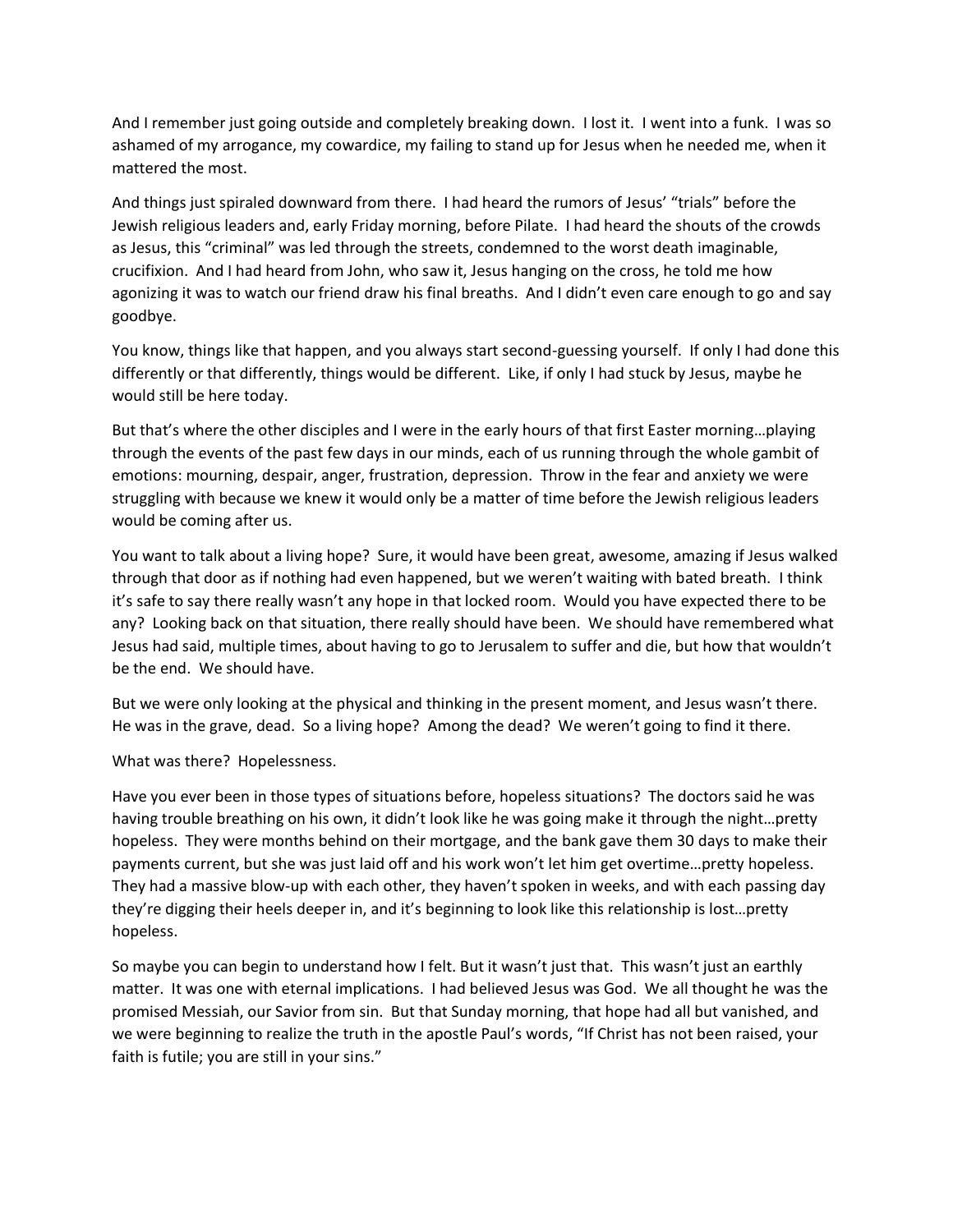That was the true hopelessness. The one we had put our faith in as the Son of God was dead, lying in the tomb, and if he wasn't alive, we were still in our sins. They hadn't been paid for. Hell was still our eternal lot.

And if that's how things panned out, hell would have been your fate as well. Every one of you, lost in sin with no hope of ever finding your way out. I'm sorry to be such a Debbie Downer on this day of your celebration, but know, early that first Easter morning, there was nothing for us to celebrate.

But with just one person, everything changed! That mood, that hopelessness completely changed with just one person.

Lost in our thoughts, we were snapped back to reality by the sound of frantic woman. It was Mary Magdalene. I had known she intended on going back to the tomb to help give Jesus a more proper burial, but now, just a short time later she was back and hysterical. "They have taken the Lord out of the tomb, and we don't know where they have put them," she sobbed. I think I knew what she meant. The grave was empty, so she assumed the worst, that the Jewish leaders had stolen his body so they might accuse us of doing that so we could proclaim how Jesus had risen from the dead, just as he said he would…

She had barely finished speaking, and John and I were out the door. We rushed to the scene of the crime, and by now, I'm sure you're well aware of how what we saw was a game-changer. The tomb was empty, almost looked as though no one had ever been there, and John and I, we rejoiced, right?!? If only. Yeah, John, to an extent, he knew what had truly happened, and he believed, but I think the gospel of Luke best describes my reaction, "Peter went away, wondering to himself what had happened."

But like I said, it took just one person to change everything. Now, you may or may not have heard about a new movie that's out, called "God's Not Dead." It's about the struggles of a college freshman, Josh, to prove his professor wrong when he says that God is dead, he doesn't truly exist. Now, I haven't seen the movie, but I know Josh works to produce well-researched, intellectual arguments and evidence to prove the existence of God in a head-to-head debate with his professor.

You want to know how I know God's not dead? You want the real proof? Look at the empty grave. It wasn't enough for me at the time, but spoiler alert, it was that same day the risen Lord, my true and best friend, appeared to me. He appeared to the Mary's. He walked with two disciples to Emmaus. Jesus even appeared Easter night in our locked room. Our Lord is not dead! He's risen! He's alive!

Do you get what that means? Listen to the apostle Paul, "If Christ has not been raised, your faith is futile; you are still in your sins…But Christ has indeed been raised!" On that day, my hope was not lost. Jesus, God, my Savior, your Savior, he lived, he died, he rose! He's won the victory over the devil! Your sins are forgiven. Hell is no longer your lot. Heaven awaits you!

Just one person to change everything! And that person is Jesus. Now, I could say I've discovered a living hope that first Easter, but you know I didn't. That living hope discovered me, just like it did for you. Jesus died for our sins, and his resurrection gives us a living hope.